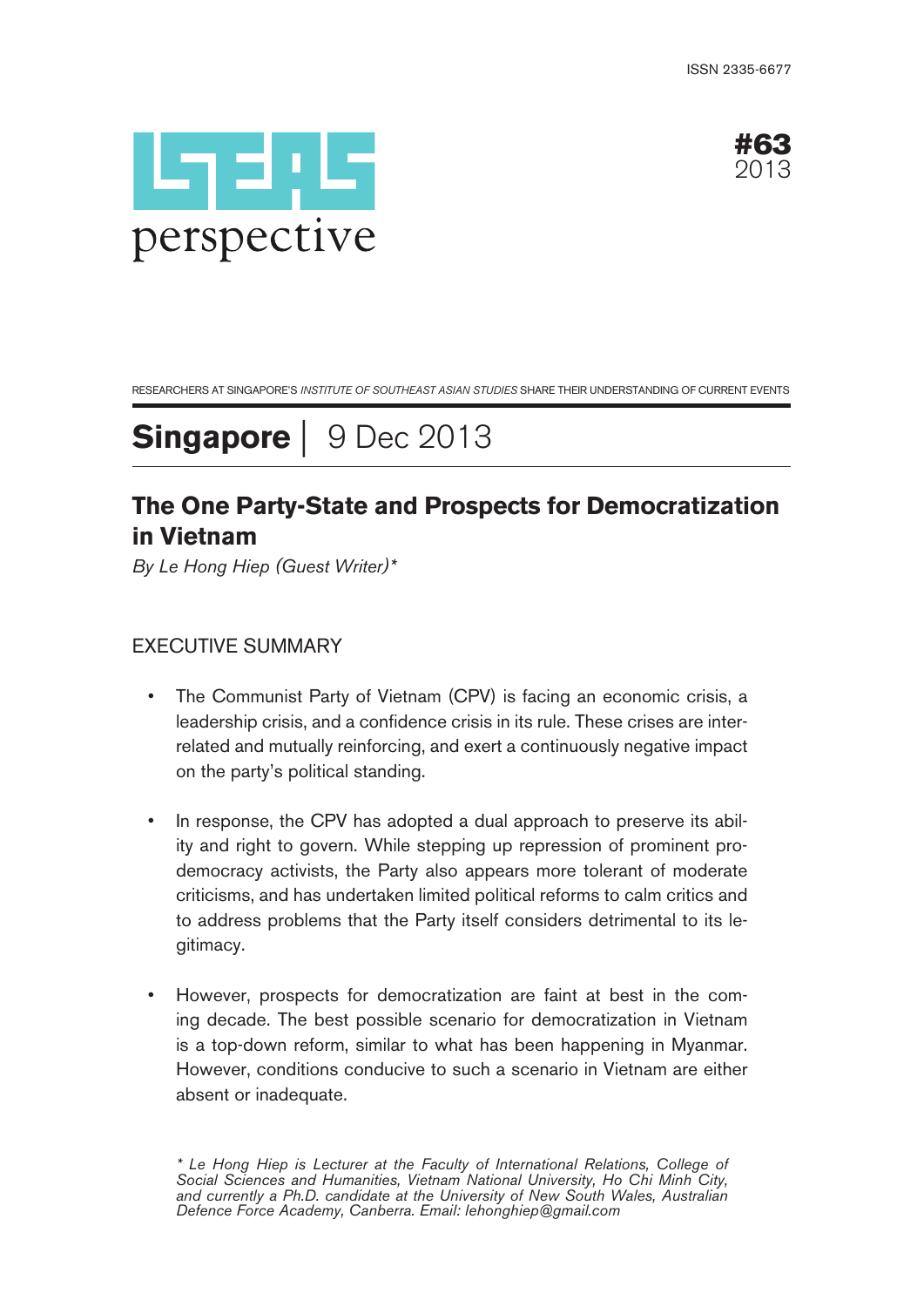• For the immediate future, whether the CPV can successfully restore favourable socio-economic conditions will be key to Vietnam's political development. In the longer term, the increase in public political awareness and the emergence of a stronger and better organized opposition movement will be essential factors in determining when and how Vietnam will evolve towards substantive democracy.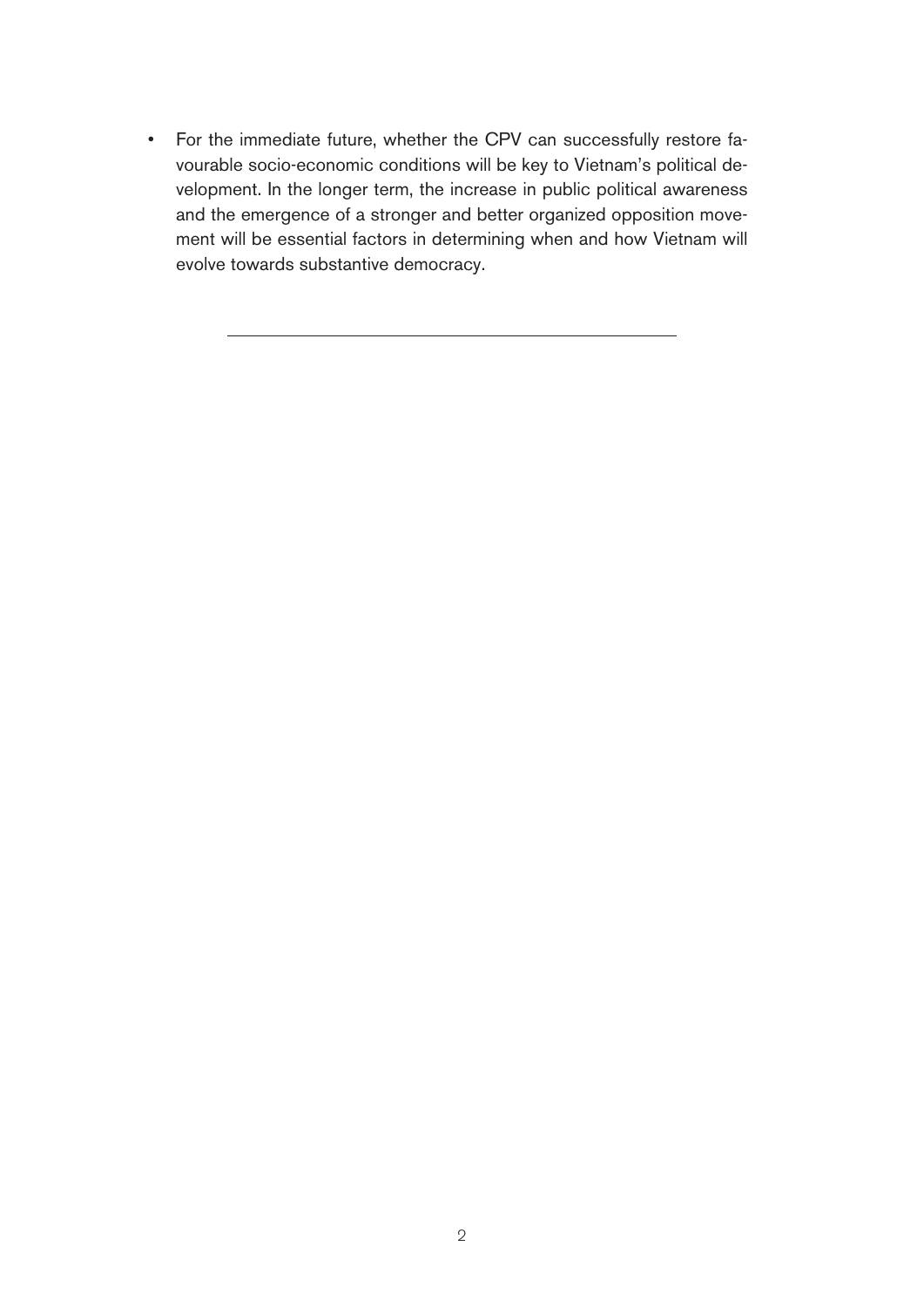#### INTRODUCTION

The Communist Party of Vietnam (CPV) is one of the longest ruling parties in the world. It has been governing continuously for 68 years, 38 years of which have been in peace time. Within the next 7 years, it will be challenging the record held by the Communist Party of the Soviet Union (CPSU) of having the longest unbroken rule by any political party in modern world history.<sup>1</sup>

The Party's turn to performance-based legitimacy—the state's ability to provide for the welfare of the people through sound economic performance—has served as the essential foundation for its continued rule. This began with the adoption of the Doi Moi policy in the late 1980s.<sup>2</sup> However, prolonged economic difficulties, the public's growing frustration with endemic corruption in the Party's ranks, the increasing number of dissidents attempting to organize themselves into opposition movements, and pressure for deep political reforms from within the Party have presented the CPV with serious challenges to its political legitimacy.

This paper seeks to examine recent major challenges to the CPV's rule and assess the key conditions and forces that are either accelerating or slowing down prospects for democratization in the country.

#### THE CPV'S TRIPLE CRISIS

At the moment, the CPV is facing an economic crisis, a leadership crisis, and a confidence crisis. These crises are inter-related and mutually reinforcing, and exert a continuously negative impact on the party's political standing.

#### Economic Crisis

Since the late 1980s, socio-economic performance has become the most important source of legitimacy for the CPV. Indeed, the relative success of economic reforms carried out in the 1990s and early 2000s has helped strengthen the Party's grip on power. However, since 2008, the national economy has been experiencing a prolonged slowdown. According to official statistics, the average annual growth rate for the period of 2008-2012 was  $5.8$  per cent,<sup>3</sup> compared to 7.6 per cent for the period of 2000-07. In 2012, the economy grew only 5.03 per cent, the slowest pace in 13 years.<sup>4</sup> However, many experts and even high-ranking officials-including the

<sup>1</sup> The CPSU ruled from 1917 to 1991 for 74 years, followed by Mexico's Institutional Revolutionary Party, which ruled 71 years from 1929 until 2000.

<sup>&</sup>lt;sup>2</sup> See Le Hong Hiep, "Performance-based legitimacy: the case of the Communist Party of Vietnam and Doi Moi", Contemporary Southeast Asia 34(2): 145-172.

<sup>3</sup> General Statistics Office, Statistical Yearbook of Vietnam 2012 (Ha Noi: Statistics Publishing House, 2013), p. 143.

<sup>4</sup> Vu Trong Khanh, Vietnam National Assembly to Meet Amid Economic Challenges, The Wall Street Journal,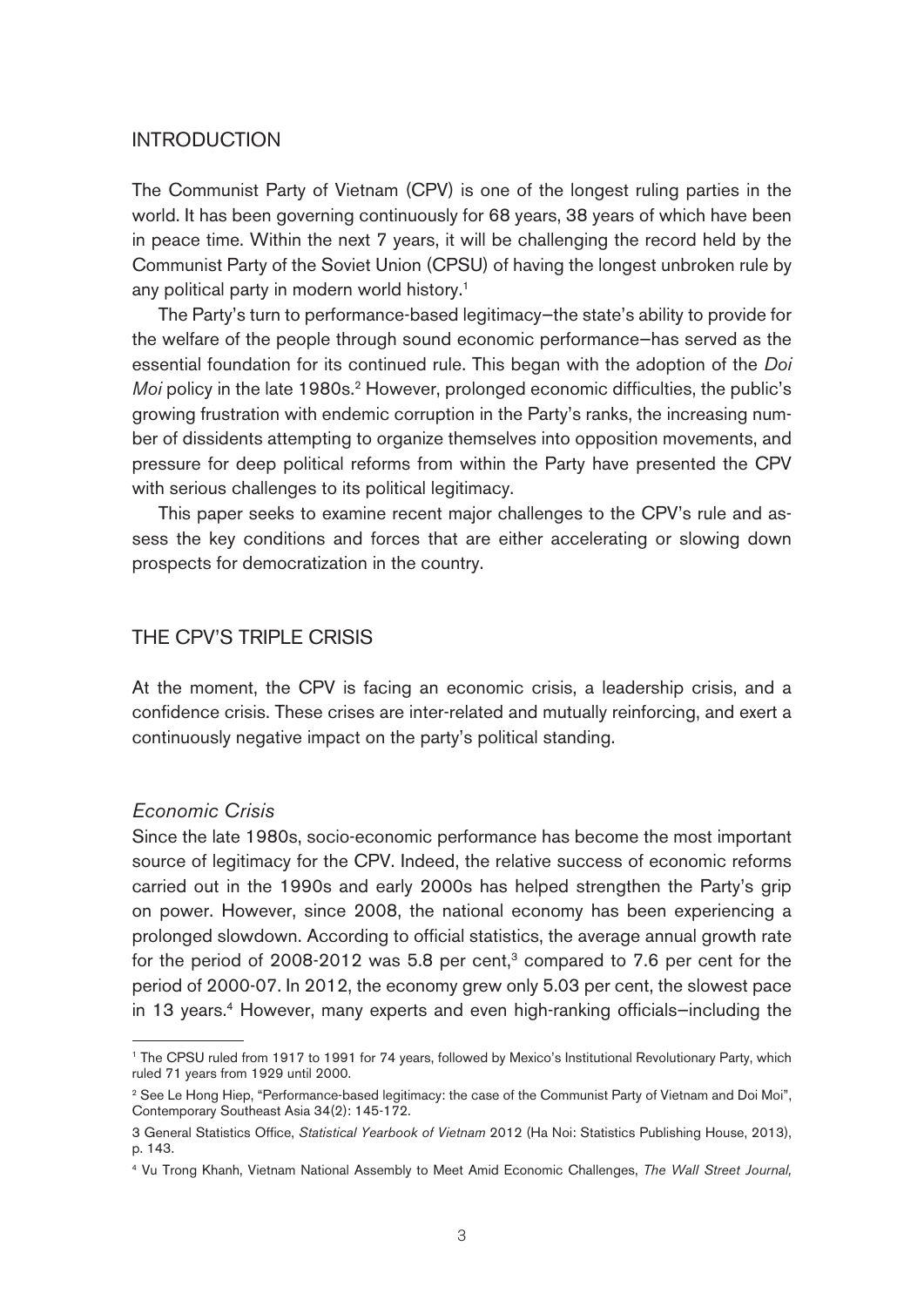Head of the Party's Central Department of Economic Affairs, Vuong Dinh Hue—have cast doubt on the official statistics as an accurate depiction of real economic conditions. The situation is believed to be much grimmer still.<sup>5</sup> Critics have also pointed out that the rosy picture painted by official statistics is at odds with the increasing number of bankruptcies within the private sector and the decline in the government's 2013 revenue income.<sup>6</sup> Indeed, many serious problems that constrain the growth of the economy still remain unresolved, including the huge bad debts within the banking system, the frozen properties market, and the long-standing inefficiency of the stateowned sector.<sup>7</sup> These problems prompted the government to launch an economic restructuring programme in early 2012.<sup>8</sup> However, at least by the latter half of 2013, the effort—widely seen as incremental and too slow—has reaped limited results.

To be sure, deep structural reforms to the economy and a strong and sustained commitment from policy makers will be necessary to overcome institutional weaknesses, such as the inefficient and non-transparent management of state-owned enterprises (SOE), the discrimination against the private sector, red tape and corruption, and weak market-supporting institutions.<sup>9</sup> However, the CPV tends to be resistant to radical institutional reforms that may undermine its rule and its vested interests. Government apparatuses such as SOEs are a case in point. While there have been calls for reforms to ensure fair competition between SOEs and private sector companies,<sup>10</sup> the CPV has been unwilling to act in that direction.<sup>11</sup> This is not only because the Party considers SOEs instrumental in the transition to socialism and an

<sup>18</sup> October 2013, <http://blogs.wsj.com/searealtime/2013/10/18/vietnam-national-assembly-to-meet-amideconomic-challenges/>

<sup>5</sup> See for example, Thanh Nhân, "Chỉ số thống kê chưa chính xác" [Statistics are not accurate], *Người Lao Động*, 26 September 2013, <http://nld.com.vn/kinh-te/chi-so-thong-ke-chua-chinh-xac-20130926074833155.htm>; Bích Diệp, "Ông Vương Đình Huệ: 'Không biết GDP chạy đi đâu!'" [Vuong Dinh Hue: Where has the GDP gone?], *Dân Trí,* 24 September 2013, <http://dantri.com.vn/kinh-doanh/ong-vuong-dinh-hue-khong-biet-gdp-chay-di-dau-782628.  $h \times h$ 

<sup>6</sup> This has caused the government to ask the National Assembly to approve an increase in the budget deficit ceiling from 4.8 per cent of GDP in 2013 to 5.3 per cent in 2014. See Anh Vu, "Government demands higher budget deficit cap", ThanhnienNews, 3 October 2013, <http://www.thanhniennews.com/index/pages/ 20131003-government-demands-higher-budget-deficit-cap.aspx >

<sup>7</sup> By the end of August 2013, bad debts still accounted for 4.64 per cent of the total gross loans, while the number of businesses ceasing to operate increased 12.8% over the same period of 2012. See Linh Thư, "'Lợi ích dân tộc là mục tiêu cao nhất<sup>y</sup>" ['National interest is the foremost objective'], *Vietnamet*, 21 October 2013, <http:// vietnamnet.vn/vn/chinh-tri/145699/-loi-ich-dan-toc-la-muc-tieu-cao-nhat-.html>

<sup>&</sup>lt;sup>8</sup> For a brief analysis of Vietnam's economic conditions in 2012 and early stages of the economic restructuring, see Le Hong Hiep, "Navigating the Crisis: The VCP's Recent Efforts in Restructuring the Economy and Fighting Corruption", in Daljit Singh (ed.), Southeast Asian Affairs 2013 (Singapore: Institute of Southeast Asian Studies, 2013), pp. 348-365.

<sup>9</sup> See, e.g., Dwight Perkins, David Dapice, Phạm Duy Nghĩa, Nguyễn Xuân Thành, Huỳnh Thế Du, Đỗ Thiên Anh Tuấn, Ben Wilkinson, and Vũ Thành Tự Anh, Khơi thông những nút thắt về thể chế để phục hồi tăng trưởng [Addressing institutional weaknesses to restore economic growth], Fulbright Economics Teaching Program, 15 August 2013, < www.fetp.edu.vn/attachment.aspx?id=20463>.

<sup>10</sup> Ibid, pp. 34-38.

<sup>&</sup>lt;sup>11</sup> For example, commenting on how the revised Constitution should provide for the status of economic sectors, Chairman of the National Assembly Office Nguyễn Hạnh Phúc recently claimed that the state-owned sector must play a leading role". See Nguyên Thảo, "Kinh tế nhà nước 'đương nhiên phải chủ đạo'" [The state-owned sector 'certainly has a leading role'], VnEconomy, 18 October 2013 <http://vneconomy.vn/20131018084323848P0C9920/ kinh-te-nha-nuoc-duong-nhien-phai-chu-dao.htm>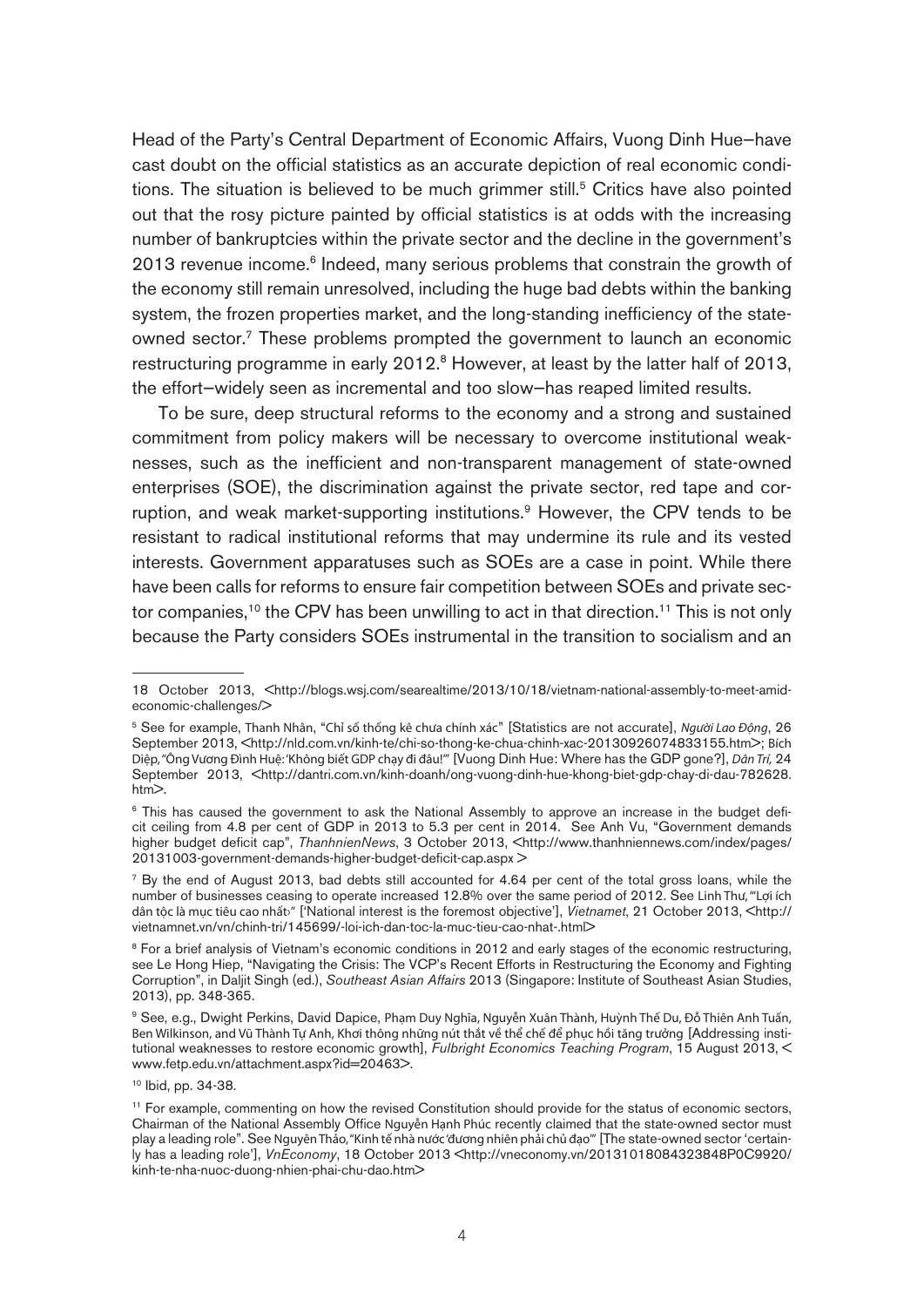essential tool for regulating macro-economic conditions, but also because SOEs have become an integral part of the Party's power structure. SOEs provide support for the Party's unofficial patronage structure to thrive. In fact, they are an essential tool for the Party to advance its political agenda, and thereby maintain its rule. In the absence of deep structural reforms and sustained political will from its leaders, however, the country's difficult economic conditions will likely persist for several years to come.

#### Leadership Crisis

Harsh economic conditions normally lead to cleavages within authoritarian regimes.<sup>12</sup> In the case of Vietnam, there are signs that the Party is in crisis after the recent economic turmoil. There have been widespread reports of infighting between certain groups within the Party leadership — Prime Minister Nguyen Tan Dung is said to be embroiled in a tug-of-war with a rival faction led by President Truong Tan Sang.13 As the economic problems intensify, both factions have employed claims of poor economic management and performance as weapons against each other.

At the sixth Plenum of the CPV Central Committee (CPVCC) held in October 2012, the Politburo voted to discipline Prime Minister Nguyen Tan Dung for his deficient management of the economy in general and the state-owned enterprises in particular. Mr Dung would have been removed from office if disciplined. However, the Politburo's decision was later reversed by the Central Committee and he kept his job.

Developments at the sixth Plenum highlight two significant aspects of the leadership crisis. First, the power structure is highly diffused rather than concentrated. The Central Committee has become more powerful and independent vis-à-vis the Politburo. This has made it harder for the Party to forge consensus at the top. Unlike China where the general secretary of the Communist Party of China (CPC) is also the state president, the CPV's top leadership is shared among the CPV general secretary, the state president, the prime minister, and—to a lesser extent—the chairperson of the National Assembly.<sup>14</sup> As a result, the CPV general secretary, considered the country's most powerful politician, does not wield enough authority to maintain effective party discipline and to impose changes. Such a power structure renders the country's leadership inept. Second, it is difficult to replace the top leadership even if it is inefficient. Due to its authoritarian nature, the regime is unwilling to make abrupt changes to its top leadership positions for fear of causing instability. While the CPC managed to institutionalize the process of power transfer at top levels, the CPV has

 $12$  For a review of impacts of harsh economic conditions on authoritarian regimes, see Dag Tanneberg, Christoph Stefes & Wolfgang Merkel, "Hard times and regime failure: autocratic responses to economic downturns", Contemporary Politics, 19:1 (2013), 115-129.

<sup>&</sup>lt;sup>13</sup> These rumours have been reported on a number of popular blogs, most notably the Quan Lam Bao. For more information of the infighting, see Alexander Vuving, "Vietnam in 2012: A rent seeking state on the verge of a crisis", in Daljit Singh (ed.), Southeast Asian Affairs 2013 (Singapore: Institute of Southeast Asian Studies, 2013), pp. 325-347.

<sup>&</sup>lt;sup>14</sup> Proposals to merge the position of Party General Secretary with that of State President has been rejected allegedly for fear of power concentration.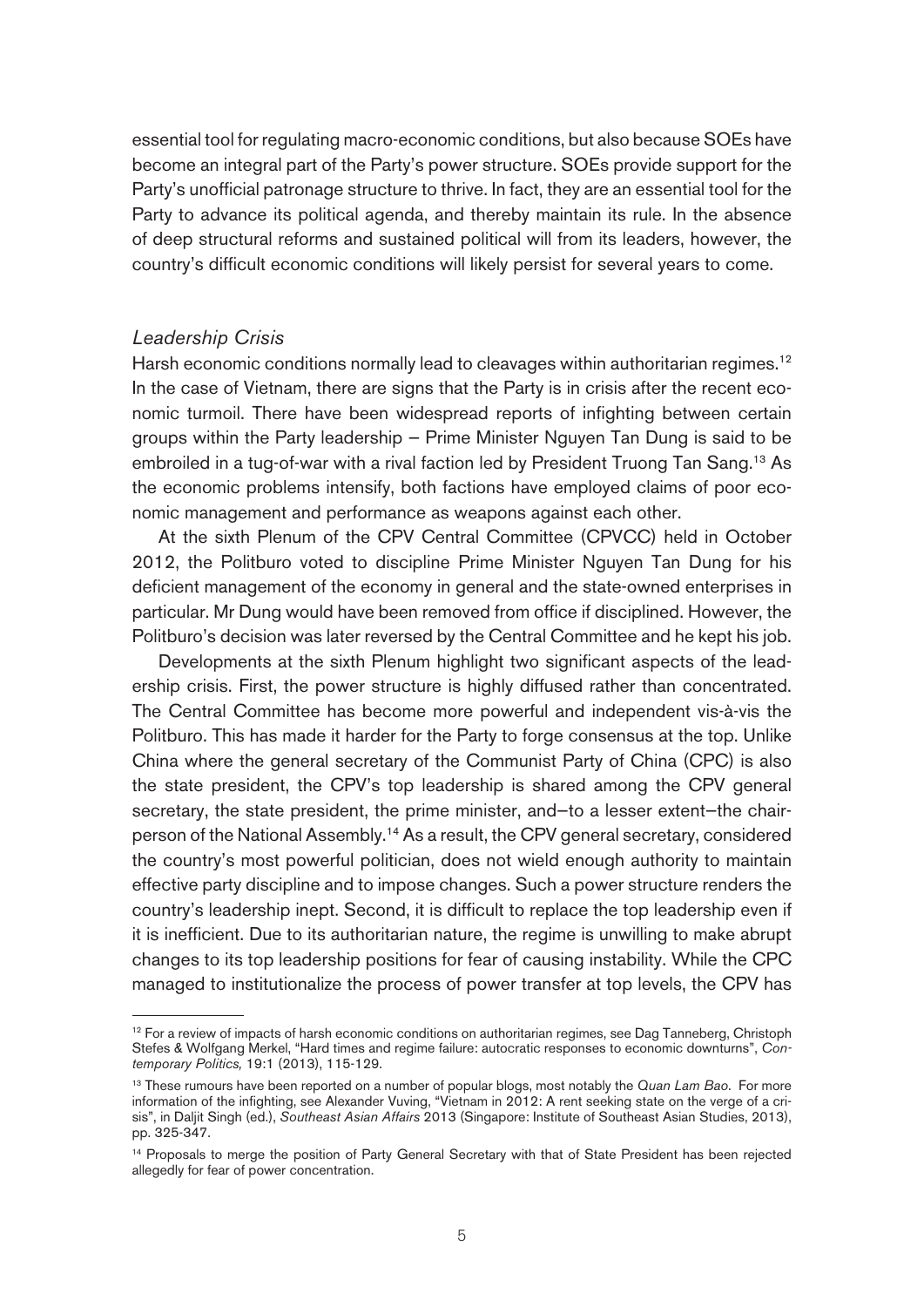failed to do so. As was apparent, the lack of alternative candidates to replace Prime Minister Dung discouraged the CPVCC from dismissing him.

#### Confidence Crisis

The image of a divided and baffled leadership against the backdrop of protracted economic difficulties has undermined public confidence in the CPV. The Party's inability to fight corruption is also a major liability to its legitimacy. In 2012, Vietnam was ranked 123<sup>rd</sup> among 174 countries surveyed in Transparency International's Corruption Perception Index, dropping 11 places from the previous year.<sup>15</sup>

The reestablishment of the Central Department of Internal Affairs in 2012 to take charge of the Party's fight against corruption has not generated any tangible improvement. And contrary to initial high hopes from the people, its department head Mr Nguyen Ba Thanh—a politician widely known for his efficient management and strong leadership—appears now to be toothless. Perhaps limited by Vietnam's oneparty system,<sup>16</sup> his performance also seems to have been undermined by political infighting.17 In addition, Mr Thanh did not win one of the two additional seats in the Politburo at the CPV Central Committee's Seventh Plenum in May 2013 despite an endorsement by General Secretary Nguyen Phu Trong. This deprives him of the authority to investigate corruption charges against high-profile figures. As such, the fight against corruption will likely remain inefficient, contributing further to the erosion of public confidence in the Party.

The most visible evidence of declining public confidence in the government is the growing number of political dissidents and stronger attempts by these to organize themselves into formal opposition movements. Some noteworthy developments include the petition signed by Group 72, and the establishment of the "Civil Society Forum" in September 2013. Comprising well-known intellectuals and retired highranking officials (including a former Minister of Justice), Group 72 took advantage of the opportunity offered by the public consultation on the draft revised Constitution to demand a wide range of political reforms such as the abolishment of Article 4 on the CPV's monopoly of power. The establishment of the "Civil Society Forum" also represents an attempt by dissidents to mobilize forces to officially challenge the Party.<sup>18</sup>

Certain segments within the Party have also expressed disappointment with its performance and have called for profound political reforms. For example, a senior

<sup>15</sup> Transparency International, Corruption Perceptions Index 2012, < http://www.transparency.org/cpi2012/ results>

<sup>&</sup>lt;sup>16</sup> See, for example, Le Hong Hiep, Vietnam's fight against corruption: A self-defeating effort? East Asia Forum, 6 Nov 2012, < http://www.eastasiaforum.org/2012/11/06/vietnams-fight-against-corruption-a-self-defeatingeffort/>

 $17$  For example, a report by the Government Inspectorate exposing mismanagement during Mr. Thanh's tenure as the Party chief of Da Nang was hastily released soon after his new appointment.

<sup>&</sup>lt;sup>18</sup> Hai Hong Nguyen, "Vietnam civil society bringing political change", East Asia Forum, 11 October 2013 < http://www.eastasiaforum.org/2013/10/11/vietnamese-civil-society-bringing-political-change/>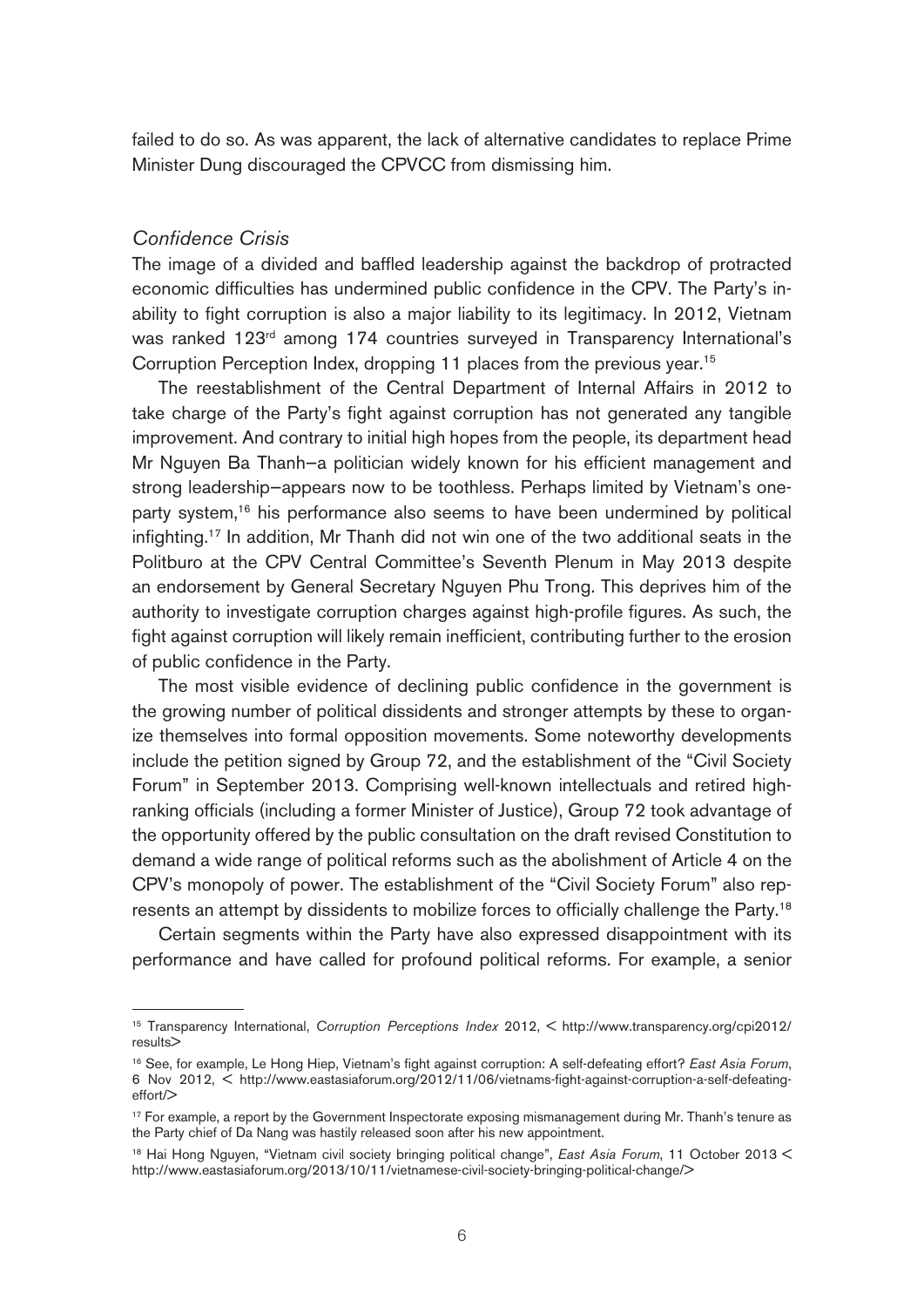group led by veteran party member Lê Hiếu Đằng called for the establishment of a new political party to contest the CPV's monopoly of power.<sup>19</sup> And in a widely publicized interview in October 2013, former Vice Minister of Science and Technology Chu Hảo and National Assembly deputy Dương Trung Quốc openly called for political reforms towards greater democracy.<sup>20</sup> At the grassroots level, the increasing number of mass protests and mass petitions in recent years is an important expression of the people's growing discontent with government policies, if not the Party's rule.<sup>21</sup>

These developments suggest that the CPV is facing significant economic difficulties, a divided and confused leadership, and a serious erosion of popular confidence in its rule. Seen collectively, these factors serve to seriously undermine the Party's legitimacy and encourage the development of political opposition. Accordingly, an important question emerges: How has the Party responded to these challenges?

## THE CPV'S RESPONSES

Faced with the biggest challenges to its legitimacy since the late 1980s, the CPV has adopted a dual approach to preserve its ability and right to govern. While stepping up repression of prominent pro-democracy activists, the Party also appears more tolerant of moderate criticisms, and has undertaken limited political reforms to calm critics and to address problems that the Party itself considers detrimental to its legitimacy.

The CPV has repeatedly stated that it will never accept a multi-party system, and organized political opposition is considered a major threat to its regime security and is usually nipped in the bud. According to Human Rights Watch, 50 Vietnamese bloggers and activists were convicted in political trials in the first five months of 2013, more than the total number of political prisoners convicted in 2012.<sup>22</sup> The army and police forces have also conducted more regular exercises to prepare themselves to face mass demonstrations and riots, especially in "hot spots" such as Nghe An and Dak Nong provinces.<sup>23</sup> The Party's sense of insecurity has also manifested itself

<sup>&</sup>lt;sup>19</sup> "Vân đông thành lập đảng Dân chủ Xã hôi" [Campaigning for the establishment of the Social Democratic Party], BBC Vietnamese, 16 August 2013, < http://www.bbc.co.uk/vietnamese/multimedia/2013/08/130816\_ hongocnhuan\_inv.shtml>

<sup>&</sup>lt;sup>20</sup> The interview was originally published on Vietnamnet but soon got deleted. The repost on Dân Trí < http:// dantri.com.vn/xa-hoi/tai-sao-y-kien-dai-tuong-chua-duoc-nghe-het-790044.htm>, however, survived the censorship, showing that the views expressed therein possibly got some sympathy from certain segments within the Party.

<sup>&</sup>lt;sup>21</sup> For example, by October 2012, the number of mass protests witnessed a year-on-year increase of 22.6%, to a total of 4,772 incidents. See National Assembly's Legal Committee, *Báo cáo thẩm tra Báo cáo của Chính phủ về công tác giải quyết khiếu nại tố cáo năm 2012* [Review of the Government's Report on Resolving Complaints and Denouncements in 2012], 23 October 2012, <www.na.gov.vn/OpenAttach.asp?idfile=1954>.

<sup>&</sup>lt;sup>22</sup> Mark E. Manyin, U.S.-Vietnam Relations in 2013: Current Issues and Implications for U.S. Policy, Congressional Research Service, July 26, 2013, p. 15.

<sup>&</sup>lt;sup>23</sup> "VN liên tục diễn tập chống bạo loạn" [Vietnam undertakes a series of anti-riot exercises], BBC Vietnamese, 18 October 2013, <http://www.bbc.co.uk/vietnamese/vietnam/2013/10/131018\_anti\_riot\_exercises.shtml>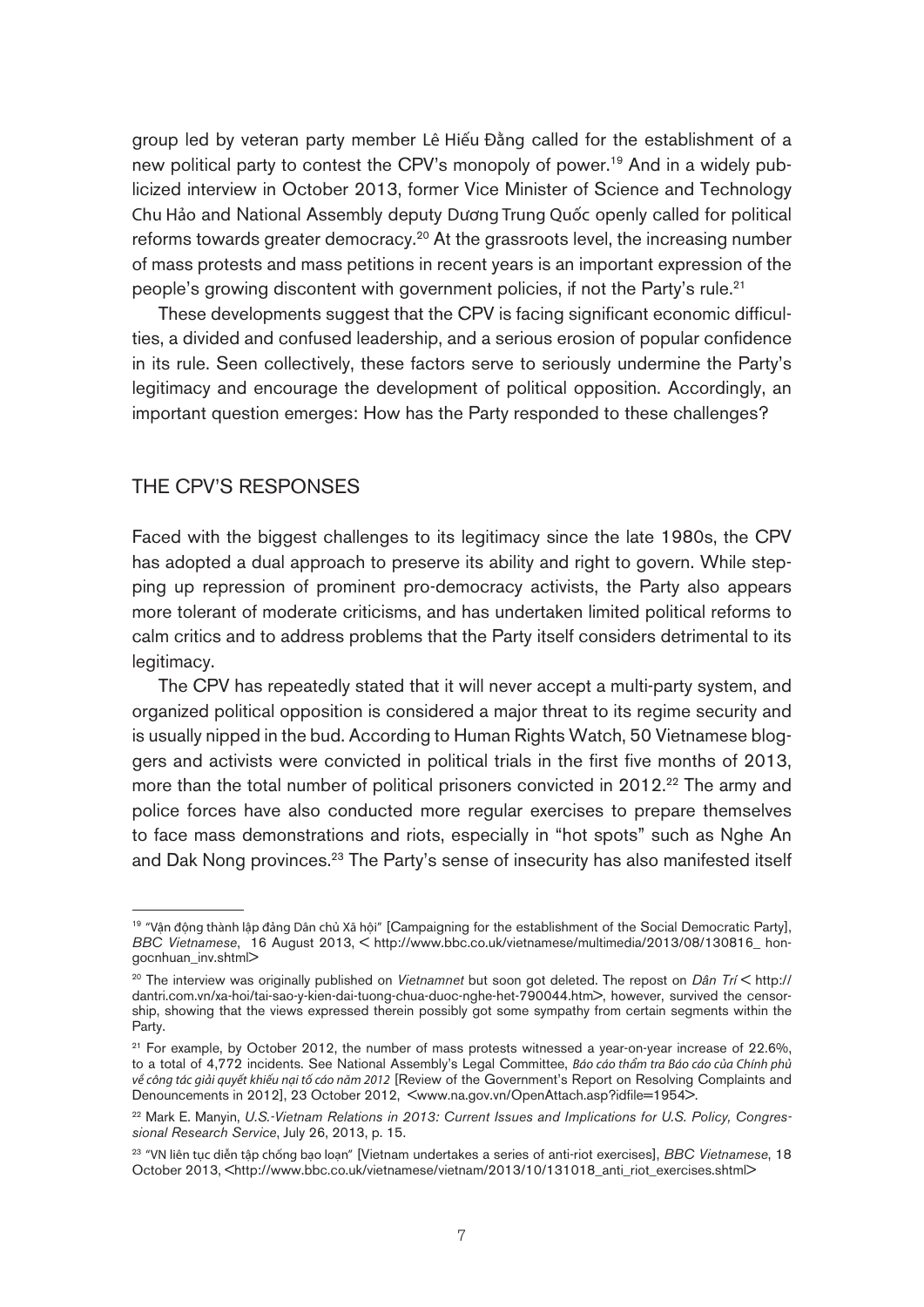through a proposed amendment to the Constitution which states that the Vietnam People's Army shall place absolute loyalty to the Party before its loyalty to the nation and the people. Although the proposal has been rejected in the latest draft of the revised Constitution, it shows the Party's growing insecurity and increasing reliance on the army and the police. The goal appears to be to prevent any surge in political opposition to the Party's rule, especially in coordinated and organized forms, and to preclude the emergence of a multiparty system.

At the same time, the Party is well aware that 'hard' repression should only be exercised as a last resort as it may tarnish the Party's international image and elevate attention on the regime's human rights record. It has taken certain measures to show that it is responsive to criticisms in a bid to consolidate its power foundations and improve its legitimacy. These fall largely into three broad categories: (i) reviving the economy and retaining economic growth as the main pillar of its legitimacy; (ii) promoting good governance; and (iii) experimenting limited political reforms either to meet criticisms or to promote the two abovementioned objectives.

Most notable in terms of reviving the economy is the Party's efforts to restructure the economy. In tandem with its strategy of performance-based legitimacy, the Party recognises that as long as the economy thrives and the people's well-being is improved continuously, it will face less criticism and stand a better chance of prolonging its rule. Therefore, whether challenges to the Party's rule will keep mounting or not will depend on the economic conditions of the country in the years to come.

In terms of promoting good governance, the Party has been intensifying its fight against corruption.<sup>24</sup> However, as noted above, these efforts have proved ineffective largely due to the pervasive culture of corruption in the Party and the business sector.25 In particular, the Party's labours are constrained by the nature of the one-party system which prevents it from embracing radical and effective measures for corruption fighting such as liberalizing the media, rendering the judiciary and law-enforcing systems independent, or allowing the establishment of opposition political parties.

Finally, the CPV is introducing some limited political reforms. Although designed mainly to improve institutional capacity and personal accountability, they don't go far enough and are unlikely to provide the Party with a significant boost in its legitimacy. The introduction of the confidence vote on key public office holders within the National Assembly and local People's Councils is a case in point. The effectiveness of such a measure is limited because, under the current system, these officials are accountable only to the Party, and not to voters at large. The pressure for improving institutional capacity and personal accountability is therefore diminished by the protection that the system provides them.

<sup>&</sup>lt;sup>24</sup> For an overview of the CPV's recent effort to fight corruption, see Le Hong Hiep, "Navigating the Crisis", op. cit.

 $25$  For example, surveys show that many people and businesses are willing to offer bribes to government officials to get their job done quickly rather than adhering to formal processes and procedures. See, Hoàng Khuê, 'Nhiều người dân chấp nhận đưa hối lộ để được việc' ['Many people willing to pay bribes for quick results'], VnExpress, <sup>30</sup> September 2010, <http://vnexpress.net/tin-tuc/phap-luat/nhieu-nguoi-dan-chap-nhan-dua-hoi-lo-de-duocviec-2176395.html>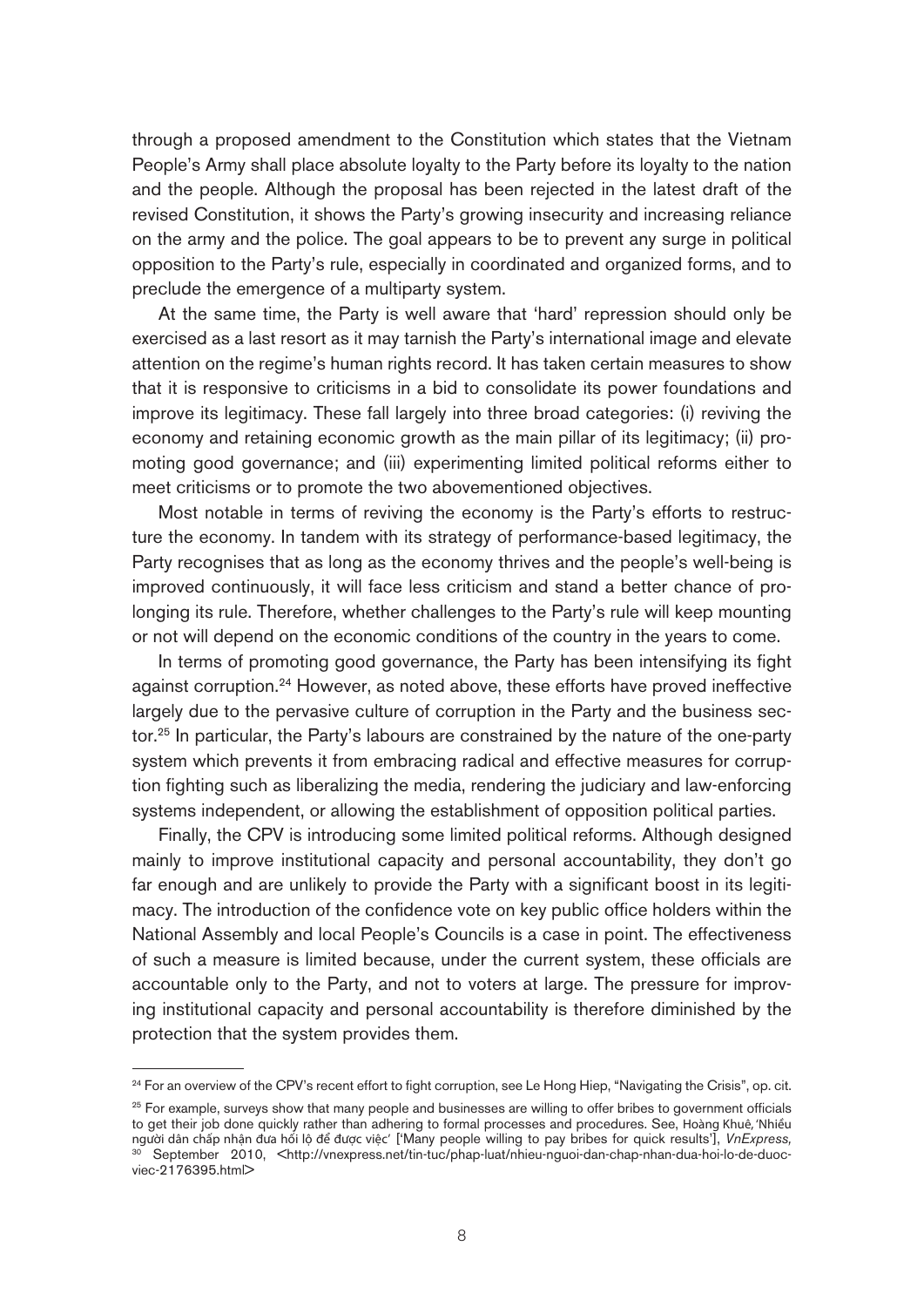The constitutional revision has been another case demonstrating the limits of the CPV's political reforms. Initially designed, among other things, to show the Party's willingness to embrace political reform, the constitutional revision and the accompanying public consultation process ended up as a blow against, rather than a boost to the Party's legitimacy. Faced with mounting public expectations beyond its willingness to accommodate, the Party finally allowed revisions—albeit unsubstantial and piecemeal—to the Constitution. Therefore, to the frustration of most critics and even some lawmakers, the process of constitutional revision came to reflect the Party's rigidity, conservative inclination, and growing sense of insecurity rather than its ability to initiate and pursue profound political reforms in the interest of the whole nation.

### CONCLUSION: PROSPECTS FOR DEMOCRATIZATION

Given the above assessment, the chances of the CPV leading the country down the democratization path is faint at best, at least in the near future. The Party is expected to make every effort to prolong its rule, either by stepping up repression or by undertaking measures to consolidate its power foundations and improve its legitimacy.

Indeed, the best scenario for democratization in Vietnam is a top-down reform, similar to what has been happening in Myanmar. However, conditions conducive to such a scenario in Vietnam are either absent or inadequate. First, despite recent economic difficulties, Vietnam's current domestic conditions generate less demand for political reforms from the public as well as the Party itself. Unlike Myanmar, where economic improvements proved almost impossible without political reforms, Vietnam's socio-economic achievements after almost 30 years of Doi Moi, while making the people more tolerant of the CPV's resistance to political reform, also provide greater room for the Party to manoeuvre. As long as the Party successfully improves economic conditions, it is likely that the current surge in criticism against the Party will ease off.

Second, no prominent pro-democracy movement and opposition leader has appeared to champion initiatives against the CPV's rule the way the National League for Democracy and Aung San Suu Kyi have done in Myanmar. Overseas opposition forces seeking to restore the ideals of the deceased Republic of Vietnam are relatively unknown to the domestic public, and home-grown opposition movements have yet to become established. In addition, political awareness among Vietnamese has not been high enough to sustain and spread demands for political reform. Although greater access to the Internet may make younger generations increasingly politically active, this process has so far been slowed by the government's censorship as well as other measures such as official propaganda and state-controlled education.<sup>26</sup>

<sup>&</sup>lt;sup>26</sup> For example, the CPV is maintaining a considerable force of "dư luận viên", or opinion shapers, who actively work on the Internet, especially public forums, to counter "negative" comments and to shape public opinion towards the Party line.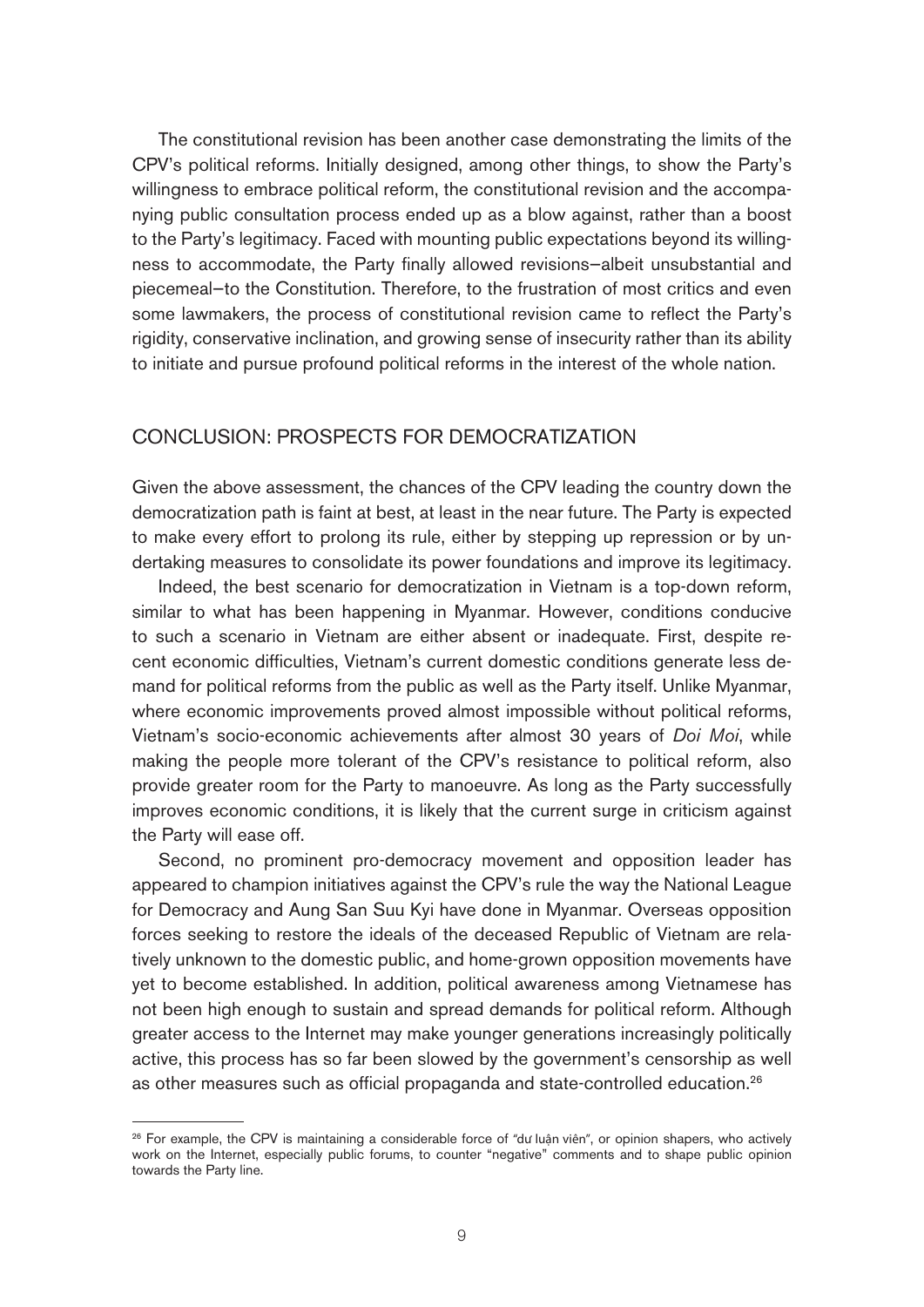Third, unlike Myanmar before democratization, Vietnam faces insignificant external pressure for political reform. Although certain Western governments, most notably the US, have put pressure on the CPV to improve its human rights record, this has hardly been sufficient to force the Party to undertake meaningful reforms, especially when the "diversification and multilateralisation" of the country's foreign relations since the late 1980s have greatly enhanced its international standing and provided the Party with multiple avenues to resist external pressures.

Finally, the CPV's ability to adapt itself and to respond to challenges should never be underestimated. Although the Party's recent responses to its declining legitimacy, as discussed above, have proved either inadequate or ineffective, such moves still help to an extent to contain criticisms and delay the decline of its legitimacy. In addition, the Party has been maintaining effective control over the army, the police as well as other internal security forces. As long as these institutions remain loyal to the Party, the prospect of the Vietnamese people massively taking to the streets to demand political changes is still unlikely to happen—or succeed.

In sum, despite the mounting challenges that the CPV is currently facing, prospects for democratization in Vietnam still seems distant. For that to change, the realization of some, if not all, of the critical conditions mentioned above is needed, namely prolonged failures of the CPV in delivering its promises of economic development and good governance; the emergence of a strong and organized opposition movement; greater pressure from the international community, and a split among the CPV elite.

Prospects for democratization in Vietnam may still be distant at the moment, but it is not impossible in the long run. For the immediate future, whether the CPV can successfully restore favourable socio-economic conditions will be key to Vietnam's political development. In the longer term, the increase in public political awareness and the emergence of a stronger and better organized opposition movement will be essential factors in determining when and how Vietnam will evolve towards substantive democracy.